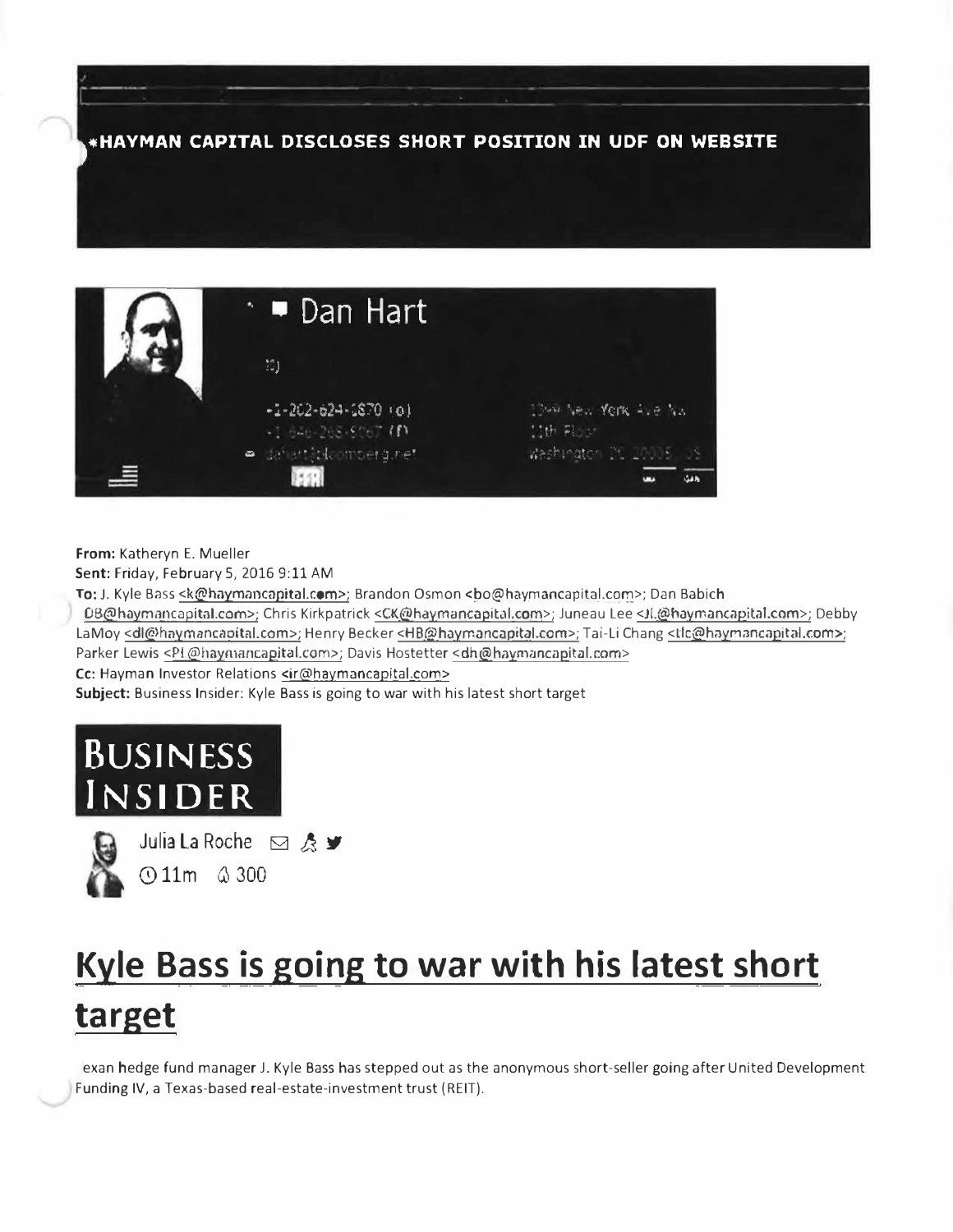Bass, who runs Dallas-based Hayman Capital, launched a website on Friday that alleges the company is operating a "Ponzi-like real estate scheme."

: He also published the following letter:

Dear Reader:

At Hayman Capital, we attempt to identify market inefficiencies and invest around opportunities created by those inefficiencies. Last year, we took a short position in United Development Funding (UDF) IV. Our research showed that UDF exhibited characteristics consistent with a Ponzi scheme, the size and scope of which exceeded a billion dollars.

The Securities and Exchange Commission (SEC) describes a Ponzi scheme, in part, as "an investment fraud that involves the payment of purported returns to existing investors from funds contributed by new investors."

This is consistent with, in many ways, how UDF operates:

•UDF is using new investor money to pay existing investors. When UDF's first fund faltered, UDF used money from a second entity  $-$  a public affiliate, registered with the SEC  $-$  to bail out the first fund. UDF management has been trying to cover its tracks ever since, by perpetuating a Ponzi-like real estate scheme across multiple funds.

•UDF management is misleading investors. UDF management has been distorting its poor track record and the financial condition of its public SEC-registered affiliates dating back to the financial crisis.

•UDF management is preying on "Mom and Pop" retail investors, using the complexity of real-estate backed loans and a UDF-controlled web of related entities to obscure the fact that UDF is using new investors' money to make payments to existing investors, and thereby perpetuating the scheme.

After years of mismanagement, the UDF structure has begun to implode. Evidence of UDF's dire situation includes a series of defaults, bankruptcy petitions, lawsuits, key resignations - including that of UDF's audit firm, a key UDF rlirector, and the CFO of UDF's largest borrower - followed by UDF's own overdue admission that it has been the subject tian SEC investigation since April 2014.

Today, as a consequence of mismanagement and concealed losses, UDF faces significant bankruptcy risk, which would leave its shares virtually worthless.

The research on this website exposes how a Texas real estate developer built a billion dollar house of cards and why it is now on the verge of collapse. If you take the time to review the facts on this site, we believe you will come to a similar conclusion.

Sincerely,

J. Kyle Bass Chief Investment Officer and Principal Hayman Capital Management L.P.

Back in December, UDF's stock plummeted after an anonymous short-seller using the pseudonym "Investor For Truth' published a report on an investing website Harvest Exchange. At the time, value-investing blog ValueWalk speculated that the short-seller was Bass. It was never publicly confirmed until now.

Shares of United Development Funding, a nontraded REIT, have fallen more than 41% since that initial report. On Friday, the stock was last trading 4.4% around \$9.75 per share.

hass' thesis is that the low-interest-rate environment for the past six years has been the main driver of growth in the ( · most serious problems affecting retail investors.ontraded REIT asset class. In 2015, the Securities and Exchange Commission named nontraded REITs as one of the five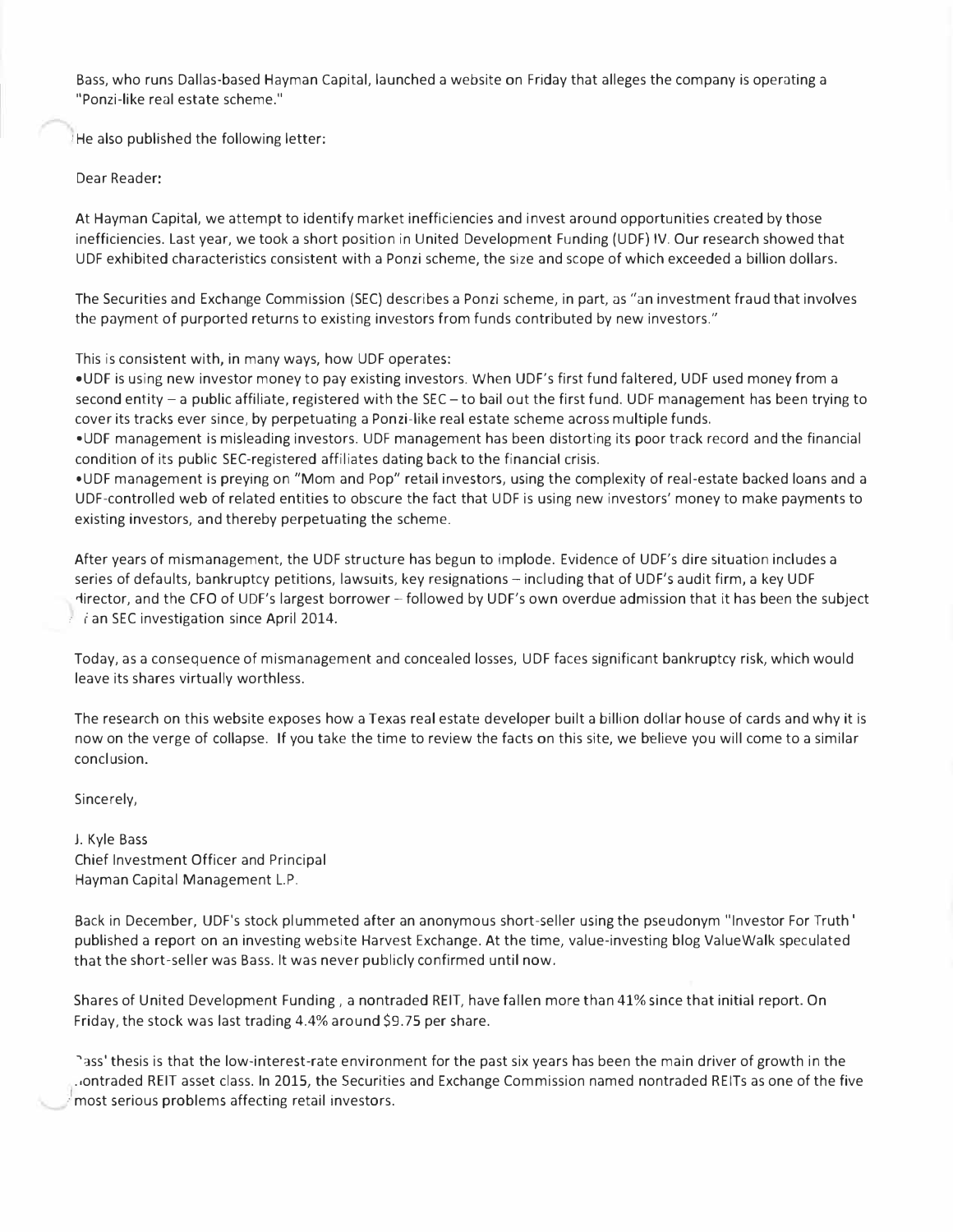Message

**From: Sent:**   $\mathsf{In}$ : **·ibject:** Parker Lewis [[PL@haymancapital.com\]](mailto:PL@haymancapital.com) 2/4/2016 5:29:19 PM J. Kyle Bass [k@haymancapital.com] RE: Pis send UDF update with website and press strategy!

ok. Just spoke with Edelman. They discussed internally and their official proposal is to either go back to Faber to have him tweet on Monday OR they have politico lined up to run a story this afternoon. After deliberating internally, they came around to your view that tomorrow is not ideal. Instead the two paths are: either go today or Monday. If we go this afternoon, we have all day tomorrow to push the story.

Thoughts on these two paths?

Parker Lewis Hayman Capital Management, L.P. 2101 Cedar Springs Road Suite 1400 Dallas, TX 75201

214.347.8043 Direct 512.699.7480 Mobile PL@Haymancapital.com

-----Original Message---- From: J. Kyle Bass sent: Thursday, February 04, 2016 11:20 **AM** To: Parker Lewis <PL@haymancapital.com> subject: Re: Pls send UDF update with website and press strategy!

If you want to go tomorrow, the release needs to happen at 8am. I am game for that. Not later in the day,

t's do it. Edelman has had plenty of time to devise the recipient list and to purchase key words... lets et going first thing tomorrow morning. I will be in the air for the next 4 hrs but available via email if they email you the plan.

J. Kyle Bass chief Investment officer Hayman Capital Management

> On Feb 4, 2016, at 12:15 PM, Parker Lewis <PL@haymancapital.com> wrote:

> > Don't disagree, I just don't like the fact that the website is just sitting out there to be found and leaked by a blog at any time, we partially lose control in that environment. But if you want to wait until Monday, we will wait until Monday.

> > > > > Parker Lewis > Hayman Capital Management, L.P. > 2101 cedar Springs Road suite 1400 > Dallas, TX 75201 > > 214.347.8043 Direct > 512.699.7480 Mobile > PL@HaymanCapital.com > > > -----original Message---- > From: J. Kyle Bass > sent: Thursday, February 04, 2016 11:13 **AM** > To: Parker Lewis <PL@haymancapital.com> Subject: Re: Pls send UDF update with website and press strategy!

*)>*  ·>I think we should move to promote and go forward Monday morning, Friday is always a bad day to launch anything.

>